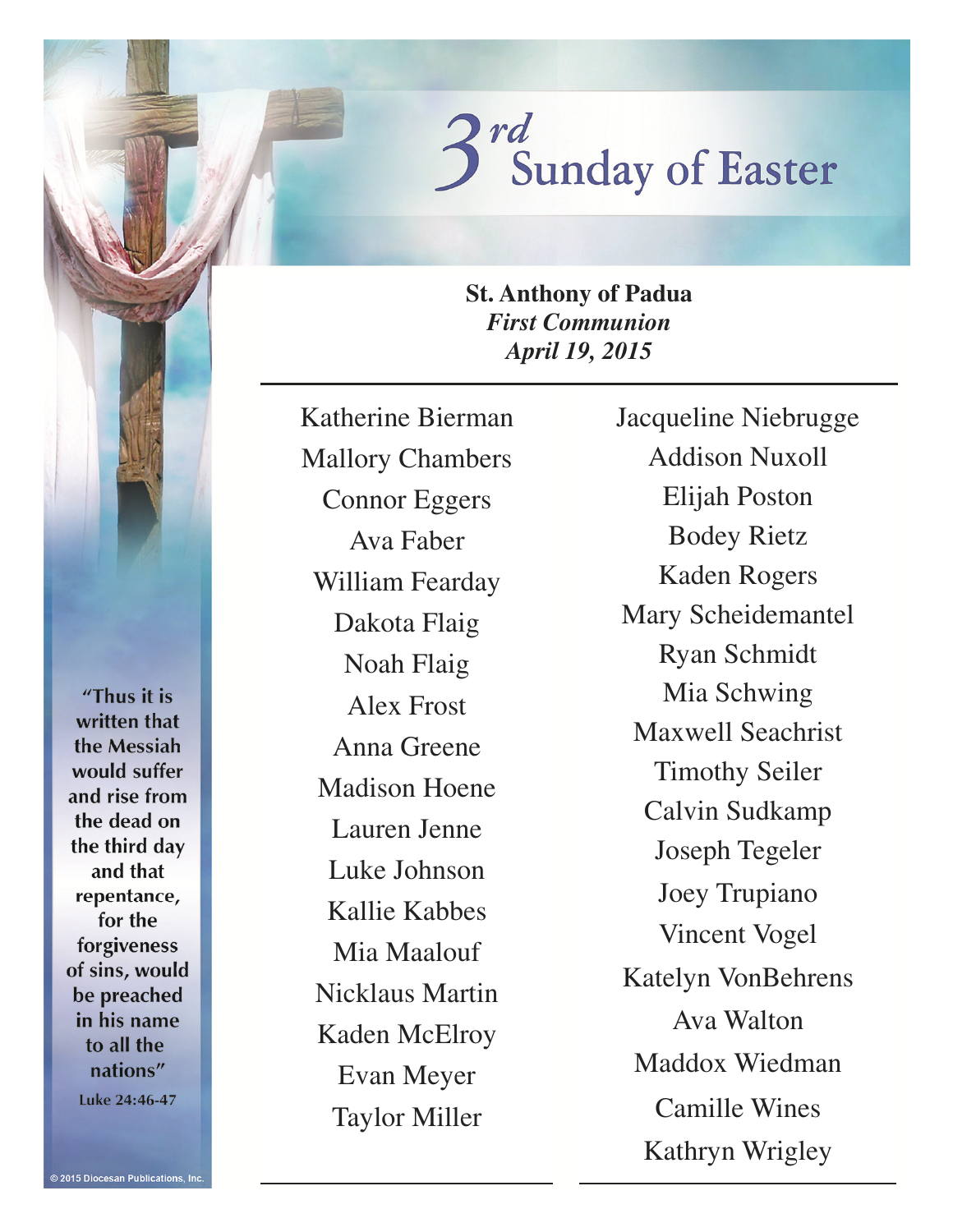### **ST. ANTHONY OF PADUA PARISH EFFINGHAM, ILLINOIS**

**Padre's point of view . . .Rule #11 You will have to pay for every good deed you do.** This rule comes right from the Cross, from Jesus Christ who paid the great price. The reality is that when we help others, our resources come from somewhere, and obviously they come from what God gave us. For example, if your Mother-in-law needs her lawn cut and you really don't want to help do it, you need to remind yourself that God gave you the time and the money to buy the gas and the strength to push the mower. Then it will be easier for you to choose to cut the grass. This good deed will cost you very little in comparison to the good deed Christ did for us.

> Fr. Chris will be in the St. Anthony Church office on Tuesdays and Thursdays. He will be in the Sacred Heart Church office on Wednesdays and Fridays.

**Deacon Marty Smith and Deacon Adam Prichard** will celebrate their priest ordinations on Saturday, May 23, 2015, at the Cathedral in Springfield, IL. We will be taking a bus and carpooling to the ordination on May 23, leaving the Sacred Heart Parish parking lot at 7:00am. Anyone who would like to go is asked to please call Darlene at 347- 7177.



Deacon Marty Smith Deacon Adam Prichard

**Parish Office Updates!** We are happy to announce the following updates to our Parish Office team as of Monday, April 13:

- Sara Hoene will be transitioning from Financial Secretary to the role of Parish Secretary.
- Peggy Clough will continue her role with the Corvette Raffle. In addition, she will become Fr. Chris's Executive Secretary.
- We are also happy to announce the addition of Mary Koester to our office as Financial Secretary. Mary is married to Dean Koester and they have 2 daughters – Olivia and Hayley. Her first day with us was Monday, April 13. Please join us in welcoming Mary to our St. Anthony team!

**Please join us** for the ordination of Mr. Braden Maher to the Order of Deacon on Saturday, April 25, 2015 at 10:00 a.m. at the Cathedral of the Immaculate Conception, 524 E Lawrence, Springfield, IL. On Sunday, April 26 Deacon Maher will preach at the 9:15 and 11:00 Masses at St. Anthony Church.



**Please pray** for Restoration of Religious Liberty, those who are ill, those in hospitals and nursing homes, those recovering from surgery, and all those Frager Requests serving our country. Also, Brenda Braunecker, Jessica Clayton, Doris Dasenbrock, Betty Esker,

Mary Harris, Richard Hochdaffer, Jason Hooper, Jeaneane Jenne, Ted Keller, Jane McDevitt, Bill Mette, Floyd Pagel, Esther Poterucha, Michael Poterucha, Ron Shoffstall, Dan Smith, Nicole Szymonik, Gruen VonBehrens.



**This week in RCIA**…Often when we reach a certain moment that we have worked towards, that moment or time or event gets marked as a very special time in our lives. In RCIA, that moment is the Easter Vigil for many who have re-

sponded to God's persistent call to conversion. However, all of us know a moment is just that, it passes quickly. Our newly baptized and those who have recently completed their Sacraments of Initiation, are reminded the journey continues! Much like our own faith journey, if we fail to keep moving forward or if we stop, we stand the chance of sliding backwards. Our new Catholics are also presented with the thought that sometimes things look differently on the 'outside', that is, the time they have spent getting to the reception of the Sacraments. Now that they are on the "inside", they get to look around and discover all the great things that do not get taught, but can be caught as part of their openness to growing in their relationship with the Creator. As part of that 'looking around on the inside" they will see you and I and all of our Christian brothers and sisters. This should cause us to reflect on what they see! Is our faith life vibrant and life giving? This particular group will continue meeting for the next few weeks. Another class is being planned for the fall. Our parish can use your assistance to point priests , deacon, and the RCIA team towards those who need to be invited. He or she may be a spouse, friend, co-worker, child, grandchild, niece or nephew. If the task of inviting seems challenging, please provide the parish office with contact information. We will be glad to reach out to them. Let us continue to pray for ongoing conversion in each of our lives. Deacon Joe

> **St. Anthony High School**  Chapel Mass Thursday 7:00 a.m. (Except the 3rd Thursday of every month) (Subject to Change. Check with SAHS) **Sacred Heart Mass Times**  Monday - Friday 7:15 a.m. Saturday 4:00 p.m. Sunday 8:30a.m. & 10:30 a.m., 5:30 p.m. Spanish Mass Sunday 7:00 p.m. **St. Mary's Mass Times**  Saturday 5:30 p.m. Sunday 8:30 a.m.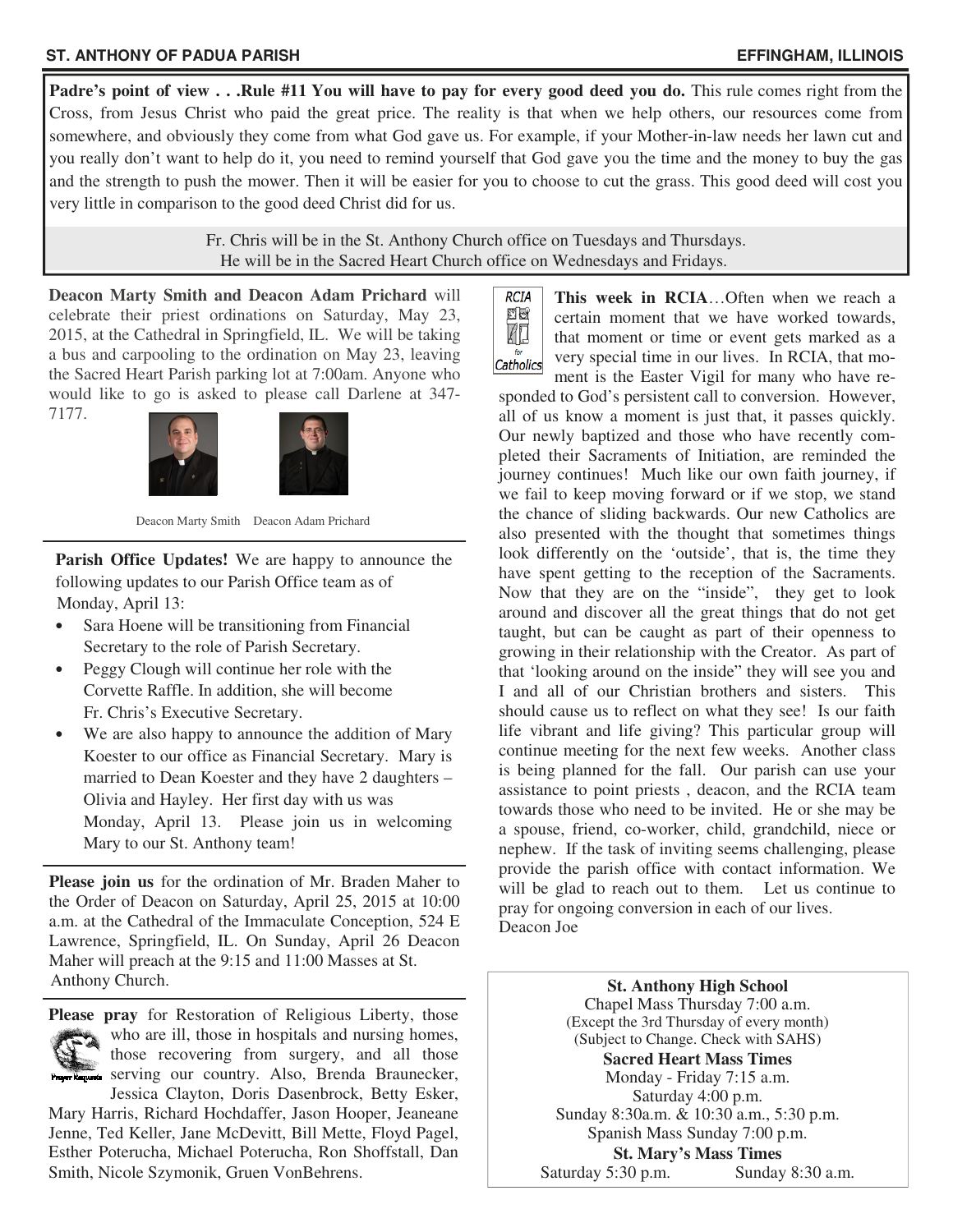### **Third Sunday of Easter April 19, 2015**

| <b>Mass Intentions</b>                                                                      |  |
|---------------------------------------------------------------------------------------------|--|
| Monday, April 20:                                                                           |  |
| 6:30 a.m. Mass: John Niemann                                                                |  |
| <b>8:30 a.m. Mass:</b> Bob & Mary Hoene family                                              |  |
| Tuesday, April 21:                                                                          |  |
| 6:30 a.m. Mass: Kim Bushue                                                                  |  |
| 8:30 a.m. Mass: Richard J & Pauline Worman 59th                                             |  |
| <b>Wedding Anniversary</b>                                                                  |  |
|                                                                                             |  |
| <b>Wednesday, April 22:</b>                                                                 |  |
| 6:30 a.m. Mass: Maurice Goldstein                                                           |  |
| <b>8:30 a.m. Mass:</b> Grace & Charles Hotze & family                                       |  |
| Thursday, April 23:                                                                         |  |
| 6:30 a.m. Mass: Joseph C Dietzen Anniversary                                                |  |
| <b>8:30 a.m. Mass:</b> Twila & Jack Strohl                                                  |  |
|                                                                                             |  |
| Friday, April 24:                                                                           |  |
| 6:30 a.m. Mass: Ellen Steppe Anniversary                                                    |  |
| 8:30 a.m Mass: Nick Dust                                                                    |  |
| <b>Saturday, April 25:</b>                                                                  |  |
| 4:30 p.m. Bob & Florence Schuette                                                           |  |
|                                                                                             |  |
| Sunday, April 26:                                                                           |  |
| 7:30 a.m. Mass: Lloyd F & Caroline Verdeyen & family                                        |  |
| $0.15 \pm $ M <sub>in</sub> , $D_{\text{c}}$ , $1.1 \pm  \pm C_{\text{c}}$ A $\pm 1.1 \pm $ |  |

**9:15 a.m. Mass:** Parishioners of St. Anthony

**11:00 a.m. Mass:** Rudy Aye

**The Catholic Home Missions Appeal** will take place next week. One way that this appeal works to strengthen home mission dioceses in the United States is by funding seminarian formation in poor dioceses. The blessing of seminarians places a financial burden on these dioceses, where educating each seminarian costs \$35-40K per year. Your support is needed for these young men, so that they might go back and serve their parishes. Please strengthen the Church at home by making a generous gift to next week's appeal.



**Make plans to attend the Taste of St. Anthony** on April 25, 2015. Cooks needed! If you enjoy cooking and interested in sharing

your special recipe please contact Mike Martelli at 217-240 -0638 Tickets are \$10 for 12 tickets in advance or \$12 at the door. For tickets contact a student going on the mission trip or purchase in the Parish Office.

**Treasure Sale Results!** Wow!!! Together we reached another outstanding total! \$9,600. Every penny will go to our schools, for the kids! **Thank you** so much for all the "treasures" you donated! **Thank you** to all the tremendous volunteers, including our third co-chair, Sue Green. Everyone gave so much time and energy. Many of you gave hours and hours of your time to help make this a success. You are so appreciated!!! **Thank you** to the maintenance staff and office staff at the parish! **Thank you** to all those who came to buy "treasures"! Now start saving for 2016!! Remember, "One man's junk IS another man's treasure." Blessings to each of you, Pat Brumleve & Alice Conlin, Co-chairs

#### **Calendar of Events**

| <b>Sun 4/19</b>   | 10:06 am Radio Mass on AM 1090 or FM 100.5 |
|-------------------|--------------------------------------------|
|                   | 10:00am - 11:00am Scrip Store open         |
|                   | 2:30pm First Communion Mass                |
| Mon $4/20$        | 10:00am - 2:00pm Scrip Store open          |
| <b>Tues 4/21</b>  | 6:30pm Parish Council Meeting              |
| <b>Wed 4/22</b>   | 9:00am - 2:00 pm Scrip Store Open          |
| <b>Thurs 4/23</b> | Noon - Bible Study with Fr. Chris          |
| Fig. 4/24         | 6:00am - Crossing The Goal Men's Group     |
|                   | 10:00am - 2:00pm Scrip Store Open          |
| Sat 4/25          | 8:00 am - 10:00 am Scrip Store Open        |
|                   |                                            |



*Wedding Banns Mallory Steffen & Martin Jansen*  April 25, 2015 (III)

**Are you interested in becoming a member of the St. Anthony Board of Education?** Please stop by the parish office and pick up an informational packet. Applications are due back in the office by April 30. To be eligible for the position, a person must be 18 years of age, a registered member of St. Anthony Parish, and cannot be a paid full time employee, parent, sibling, or child of any paid full time employee of any diocesan parish program. Candidates should plan to attend the June 17 Board of Education meeting.

### **Pro-Life Corner**

Catholic Guidance for End-of-Life Decision Making Talking about death and dying can be difficult and uncomfortable, yet perhaps no conversations are more profound or necessary for all of us. The fact is that most of us will face challenging decisions regarding treatment and care at the end of life, either for ourselves or our family members. The New York State Catholic Conference has designed a website – www.catholicendoflife.org -- to offer Catholics moral clarity and guidance on the Church's teachings regarding end-of-life decision making. It provides links to trustworthy resources, guidance, and support from Catholic sources all across the country.

**Now that mowing season is upon us**, our Cemetery Committee has asked that all flowers & decorations be kept on the headstones and off the grass to help facilitate mowing. The board thanks you for your cooperation.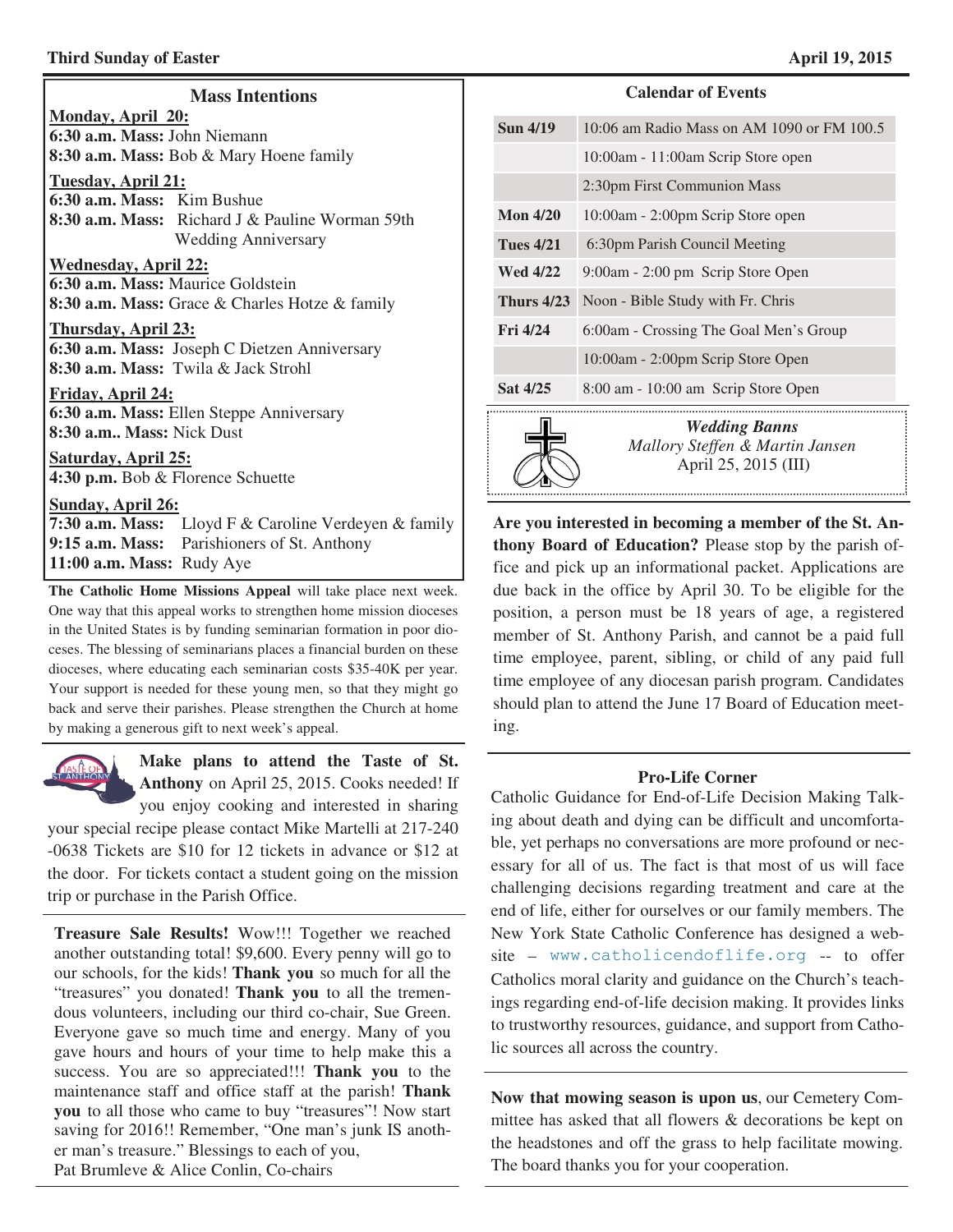# **The Financial Corner as of April 13, 2015**

|                             | April 11& 12 | Month To<br><b>Date</b> | <b>April Goal</b> |
|-----------------------------|--------------|-------------------------|-------------------|
| <b>Offertory Envelopes</b>  | \$24,102     | \$48,416                |                   |
| Loose                       | \$608        | \$2,339                 |                   |
| Parish Improvement          | \$425        | \$500                   |                   |
| School Expense<br>Donations | \$2,550      | \$4,975                 |                   |
| <b>Total</b>                | \$27,685     | \$56,230                | \$78,667          |

| <b>Diocesan</b><br><b>Collections</b> | <b>April</b><br>11&12 | <b>Month To</b><br>Date |
|---------------------------------------|-----------------------|-------------------------|
| Sister Parish in Haiti                | \$649                 | \$754                   |
| Catholic Times                        | \$0                   | \$15                    |
| Catholic Charities                    | \$0                   | \$15                    |
| Catholic Home Mission                 | \$65                  | \$115                   |
| Holy Land                             | \$316                 | \$1,167                 |
| Seminarians                           | \$585                 | \$1,433                 |
| Cemetery                              | \$20                  | \$20                    |

| <b>Weekday Mass Servers</b> |                                                      |  |
|-----------------------------|------------------------------------------------------|--|
| Monday, April 20            | 6:30am High School                                   |  |
|                             | <b>8:30am</b> George Scheidemantel & Josh Blanchette |  |
| Tuesday, April 21           | 6:30am High School                                   |  |
|                             | 8:30am Grade School                                  |  |
| <b>Wednesday, April 22</b>  | 6:30am Anna Kabbes & Will Kabbes                     |  |
|                             | <b>8:30am</b> Ty Wiedman & Austin Faber              |  |
| Thursday, April 23          | 6:30 am Anna Kabbes & Will Kabbes                    |  |
|                             | 8:30 am Grade School                                 |  |
| Friday, April 24            | 6:30 am Anna Kabbes & Will Kabbes                    |  |
|                             | 8:30 am High School                                  |  |

### **Church Cleaning for April**

| Cleaning is done Saturday morning from 8:30-9:30.      |                        |  |
|--------------------------------------------------------|------------------------|--|
| If you are unable to clean, please call a replacement. |                        |  |
| Omid/Claudie Ghalambor                                 | Clint/Laura Ghast      |  |
| Mike/Stacy Gibson                                      | Dave/Teri Gilbert      |  |
| Matt/Susan Gillenwater                                 | Joshua/Audra Gilmore   |  |
| Troy & Sarah Gilpin                                    | Andrew Goeckner        |  |
| <b>Brock/Susan Goeckner</b>                            | Gary/Margaret Goeckner |  |
| Joel/Jessica Goeckner                                  | Kent/Susan Goeckner    |  |
| Mark/Dawn Goeckner                                     |                        |  |
|                                                        |                        |  |

| Liturgical Ministers for April 25 & April 26 |                        |                   |                     |                           |
|----------------------------------------------|------------------------|-------------------|---------------------|---------------------------|
| <b>Ministry</b>                              | Saturday - 4:30pm      | Sunday - 7:30am   | Sunday - 9:15am     | <b>Sunday - 11:00am</b>   |
| <b>Presider</b>                              | Fr. Chris Brey         | Fr. Chris Brey    | Fr. Chris Brey      | Fr. Zachary Edgar         |
| <b>Lectors</b>                               | <b>Bob Schultz</b>     | Marilyn Woodruf   | Michael Wall        | <b>Rita Niccum</b>        |
|                                              | <b>Marty Brumleve</b>  | Rem Woodruff      | Kim Koester         | <b>Charles Horin</b>      |
| Eucharistic Ministers Mary Jo Green          | Marilyn Haarmann       | Don Wente         | Erin Swingler       | Patti Jansen              |
|                                              | Patty McHugh           | Twilia Wente      | Mary Willenborg     | Tom Jansen                |
|                                              | Cathy Bierman          | <b>Barb Carie</b> | Anne Wilson         | Janice Kinkelaar          |
|                                              |                        | Lawrence Carie    | Mary Jane Day       | Jean Kinkelaar            |
|                                              | Nicole Field           | Roy Weber         | <b>Ann Deters</b>   | Linda Hanner              |
|                                              | Jernice Rhodes         | Kate Weber        | Dennis Deters       | <b>Shirley Richardson</b> |
|                                              | Cindy Thies            | Art Willenborg    | Jacob Emmerich      | Cody Rincker              |
|                                              | Will Willenborg        | Jaccob Dust       | <b>Bryson Wall</b>  | Ava Wegman                |
| <b>Servers</b>                               | Logan Antrim           | Darin Hutchison   | <b>Grant Nuxoll</b> | Ellie Wegman              |
|                                              | Wade Lawrence          |                   | Jack Elder          | <b>Sydney Gibson</b>      |
|                                              |                        |                   |                     |                           |
| <b>Ushers</b>                                | <b>Bart Willenborg</b> | Curt Valenti      | Ron Kabbes          | <b>Steve Schallert</b>    |
|                                              | <b>Richard Worman</b>  | Peggy Valenti     | David Lustig        | Dave Schuette             |

# **Mission Statement - Philippians 3:14**

Pressing on to the Goal of service to the Lord by stretching our intellect, confirming our values, and living our faith.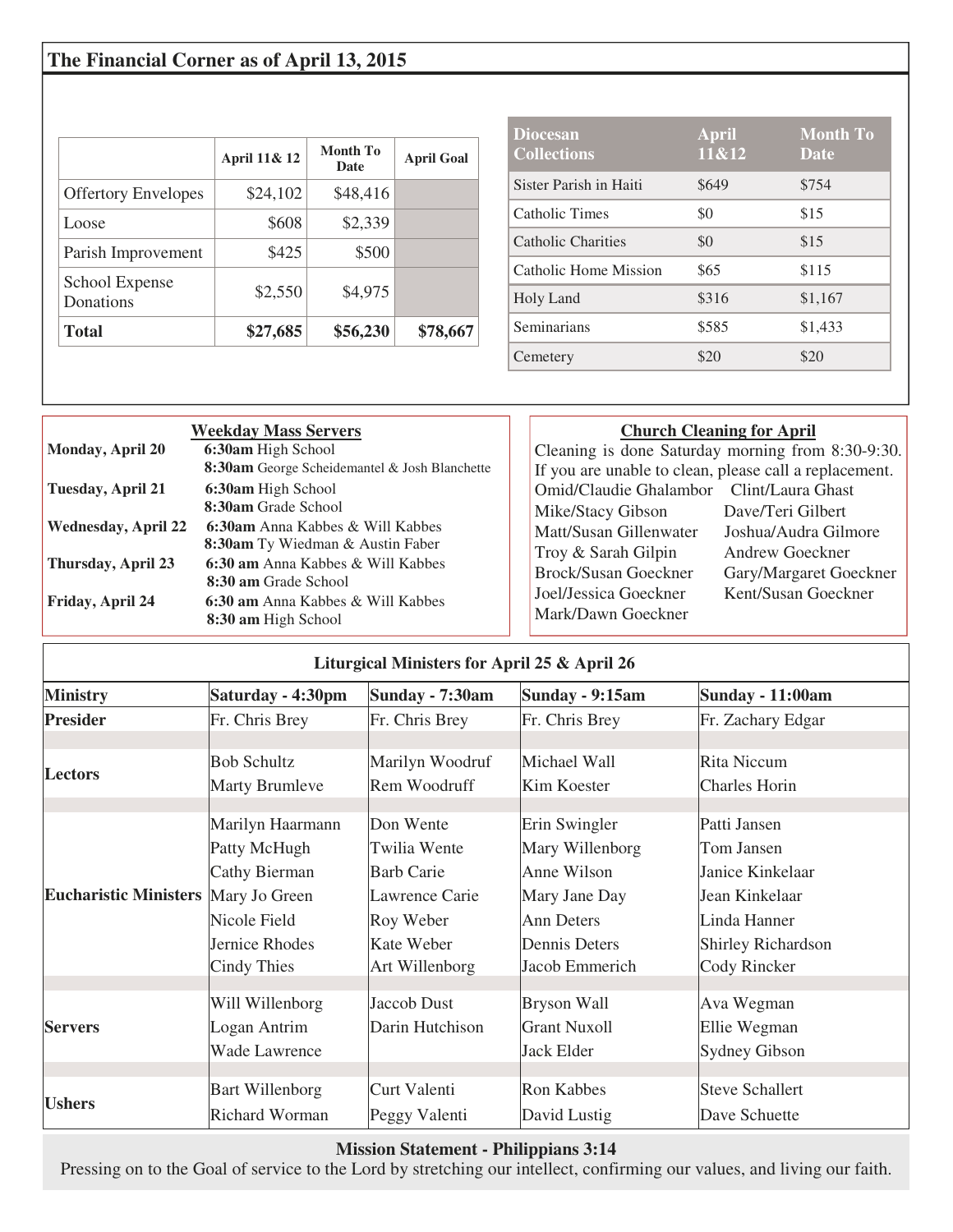### **Help Us Reach Our Goal for 2015! Annual Catholic Services Appeal (ACSA)**

# **St. Anthony Parish goal: \$94,377**

*As of 3/9/15, \$43,718 has been paid*  There are a number of ways you can help St. Anthony Parish meet our financial goals for 2015! Contributing towards ACSA is one of them! ACSA is a yearly fundraising campaign which supports many of the educational, spiritual and service ministries of the Diocese of Springfield in Illinois. As an example, the Diocese is our "home office" and provides support in areas such as human resources, insurance, preserving parish archives, among many other services. Your contribution towards ACSA not only helps the Diocese but helps our parish. If our parish ACSA goal is surpassed, then 100% of the overage is returned to our parish. If we do not make our goal, the difference is made up from the regular Sunday offertory. Please use the included coupon for your contribution. Thank you on behalf of St. Anthony Parish for your gift towards our ACSA Goal!

**Mom's Ministry** will meet on  $\overrightarrow{B}$  . Anthony Of Padua Wednesday, April 22, 2015 at  $mom's$  $\frac{1}{2}$  $\frac{1}{2}$  $\frac{1}{2}$  $\frac{1}{2}$  $\frac{1}{2}$  $\frac{1}{2}$  $\frac{1}{2}$  $\frac{1}{2}$  $\frac{1}{2}$  $\frac{1}{2}$  $\frac{1}{2}$  $\frac{1}{2}$  $\frac{1}{2}$  $\frac{1}{2}$  $\frac{1}{2}$  $\frac{1}{2}$  $\frac{1}{2}$  $\frac{1}{2}$  $\frac{1}{2}$  $\frac{1}{2}$  $\frac{1}{2}$  $\frac{1}{2}$  $\frac{1}{2}$  $\frac{1}{2}$ Suilding Stronger Catholic Families: St. Anthony High School from 8:00pm – 9:30pm. We will be discussing the Holy Spirit. Please join us for fellowship with other Moms. Any questions please contact Karie Sudkamp at 217-821-3154 or jksudkamp@frontier.com



**The St. Anthony High School student council** is sponsoring a blood drive on Wednesday, April  $29<sup>th</sup>$  from  $8:00am - 2:00$ pm in the MPR room. Your donation can save up to 3 lives and help St. Anthony seniors earn scholarship money.

**Sacred Heart** will once again be hosting Vacation Bible School on July 7, 8, and 9 from 8am – 12Noon each day. It is free of charge. It is a great program especially for pre-k through entering 5th grade students. Incoming 7th graders, as well as 8th graders and high school students are welcome to serve as volunteers. This is a wonderful way for them to pick up service hours.

**ROSARY VIGIL** - EVERY TUESDAY 12PM - 4PM - Breaking news from 40 Days for Life - celebrating the 10,000th baby saved from abortion where prayer vigils have been held!! Also, 2 of 3 abortion facilities where 40 Day vigils have been held in Mexico city were just shut down. One was the nation's leading abortion center. A prayerful presence is so important. Please join us in prayer at the Effingham Planned Parenthood facility. Questions, call Peg Mihlbachler (217-844-2172)

| ACSA Contribution for 2015                                              |                                                   |  |
|-------------------------------------------------------------------------|---------------------------------------------------|--|
| Name                                                                    |                                                   |  |
| Address                                                                 |                                                   |  |
| City, ST                                                                |                                                   |  |
| Gift Amount\$                                                           |                                                   |  |
| Parish: St. Anthony of Padua, Effingham                                 |                                                   |  |
| Make checks payable to: ACSA (Add: St. Anthony Par-<br>ish in the memo) |                                                   |  |
| Submit to:                                                              | Mail to:                                          |  |
| Collection basket on Sunday<br>with ACSA on envelope or                 | Diocese of Springfield<br>Attn: ACSA Contribution |  |
|                                                                         | 1615 W Washington St.                             |  |
|                                                                         | Springfield, IL 62702                             |  |
|                                                                         |                                                   |  |

**CCW News:** At the weekend masses on April 25/26, there will be a 2nd collection for Water for Life. This helps provide clean drinking water for people in foreign countries, and it helped the Joplin, MO tornado victims. A CCW envelope for yearly dues of \$20 is included in the April packet. All ladies of the parish automatically belong to CCW and dues help cover the costs of wine and hosts for our masses. CCW members will attend the 7:30 Mass on May 3. Lauren Jenne, 2nd grade PSR student, will crown the Blessed Mother before Mass. Breakfast will follow in the parish center. Jr. High Chorus, under the direction of Emily Konrad, will entertain. Please RSVP if you plan to attend. Contact Marcia Rexroat at 342-6329 or marxer14@yahoo.com. by April 24.

**All are welcome** to come to the annual 7th grade Wax Museum and 6th grade Bazaar. A change this year is the 6th graders have actually made the items (10 each) they will be selling at the Bazaar. So please plan on coming to shop! The 7th graders are excited to present their Wax Museum character they have been researching. All in all it should be a fun day. So please plan on attending on Friday, April 24th from 9:00 a.m. to  $11:30$  a.m. then again in the afternoon. from 1:00 p.m. till 2:30 p.m. Hope to see you there!



**We want to thank everyone** who joined us in celebrating our Hall of Fame inductees on Saturday evening. It was a wonderful night. We had over 230 in attendance and hope to have over 400 next year. Again, congratula-

tions to our 2014 inductees: Nicholas Dust, Sherri Bourgeios, Jack Nisbet, Ron Kabbes and the Booster Club Member of the Year Dave Storm.